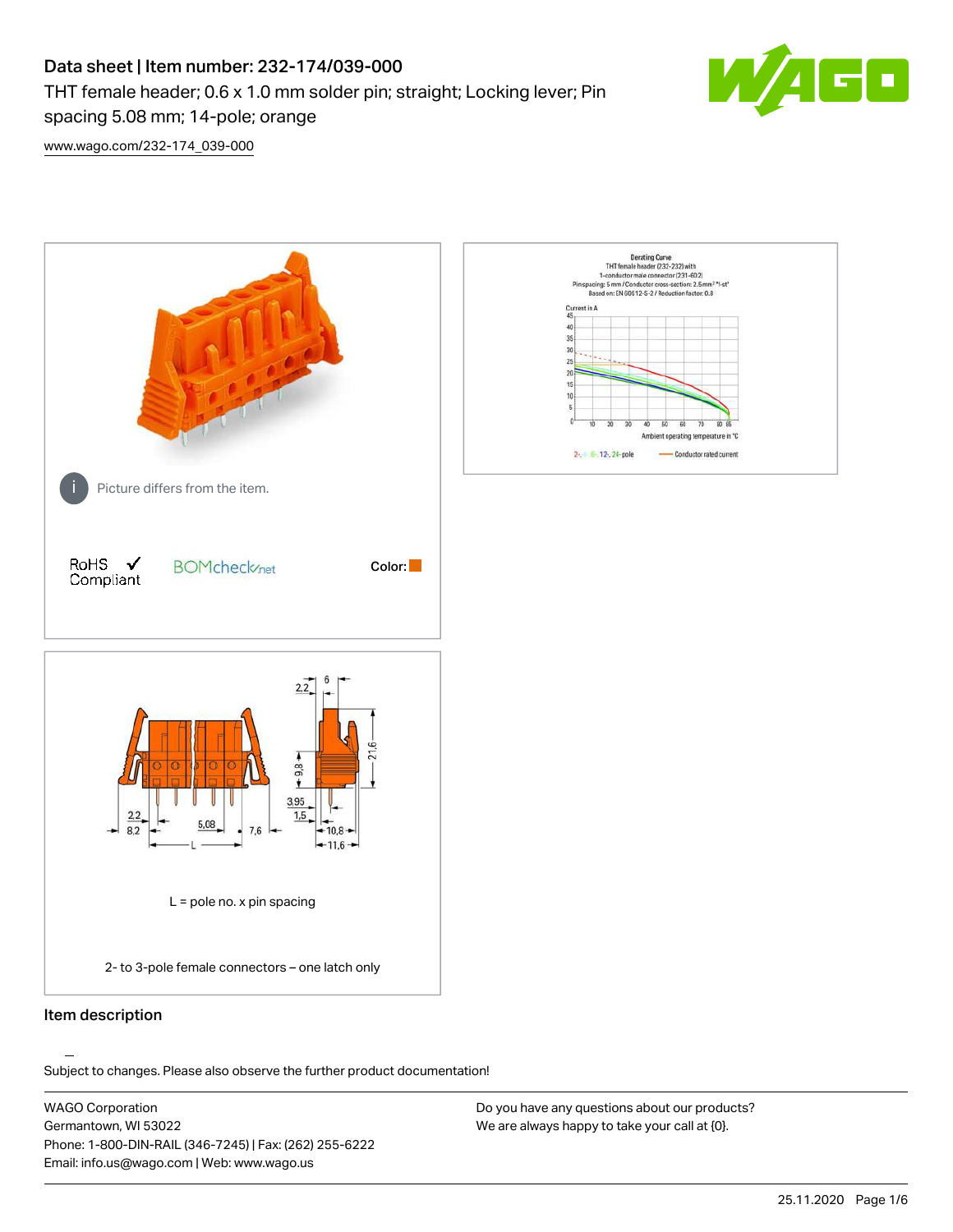

- $\blacksquare$ Horizontal or vertical PCB mounting via straight or angled solder pins
- $\blacksquare$ For board-to-board and board-to-wire connections
- Touch-proof PCB outputs  $\blacksquare$
- П Easy-to-identify PCB inputs and outputs
- П With coding fingers

#### Safety information 1:

The MCS - MULTI CONNECTION SYSTEM includes connectors without breaking capacity in accordance with DIN EN 61984. When used as intended, these connectors must not be connected/disconnected when live or under load. The circuit design should ensure header pins, which can be touched, are not live when unmated.

## Data Electrical data

# Ratings per IEC/EN 60664-1

| Ratings per                 | IEC/EN 60664-1                                                       |
|-----------------------------|----------------------------------------------------------------------|
| Rated voltage (III / 3)     | 320 V                                                                |
| Rated surge voltage (III/3) | 4 <sub>k</sub> V                                                     |
| Rated voltage (III/2)       | 320 V                                                                |
| Rated surge voltage (III/2) | 4 <sub>k</sub> V                                                     |
| Nominal voltage (II/2)      | 630 V                                                                |
| Rated surge voltage (II/2)  | 4 <sub>k</sub> V                                                     |
| Rated current               | 12A                                                                  |
| Legend (ratings)            | (III / 2) $\triangleq$ Overvoltage category III / Pollution degree 2 |

#### Ratings per UL 1059

| Approvals per                  | UL 1059 |
|--------------------------------|---------|
| Rated voltage UL (Use Group B) | 300 V   |
| Rated current UL (Use Group B) | 15 A    |
| Rated voltage UL (Use Group D) | 300 V   |
| Rated current UL (Use Group D) | 10 A    |

#### Ratings per UL 1977

| Rated voltage UL 1977        | ANN N<br>. ור                                    |
|------------------------------|--------------------------------------------------|
| Rated<br>l current I II–1977 | ، ت<br>$\sim$ $\sim$ $\sim$ $\sim$ $\sim$ $\sim$ |

Subject to changes. Please also observe the further product documentation!

WAGO Corporation Germantown, WI 53022 Phone: 1-800-DIN-RAIL (346-7245) | Fax: (262) 255-6222 Email: info.us@wago.com | Web: www.wago.us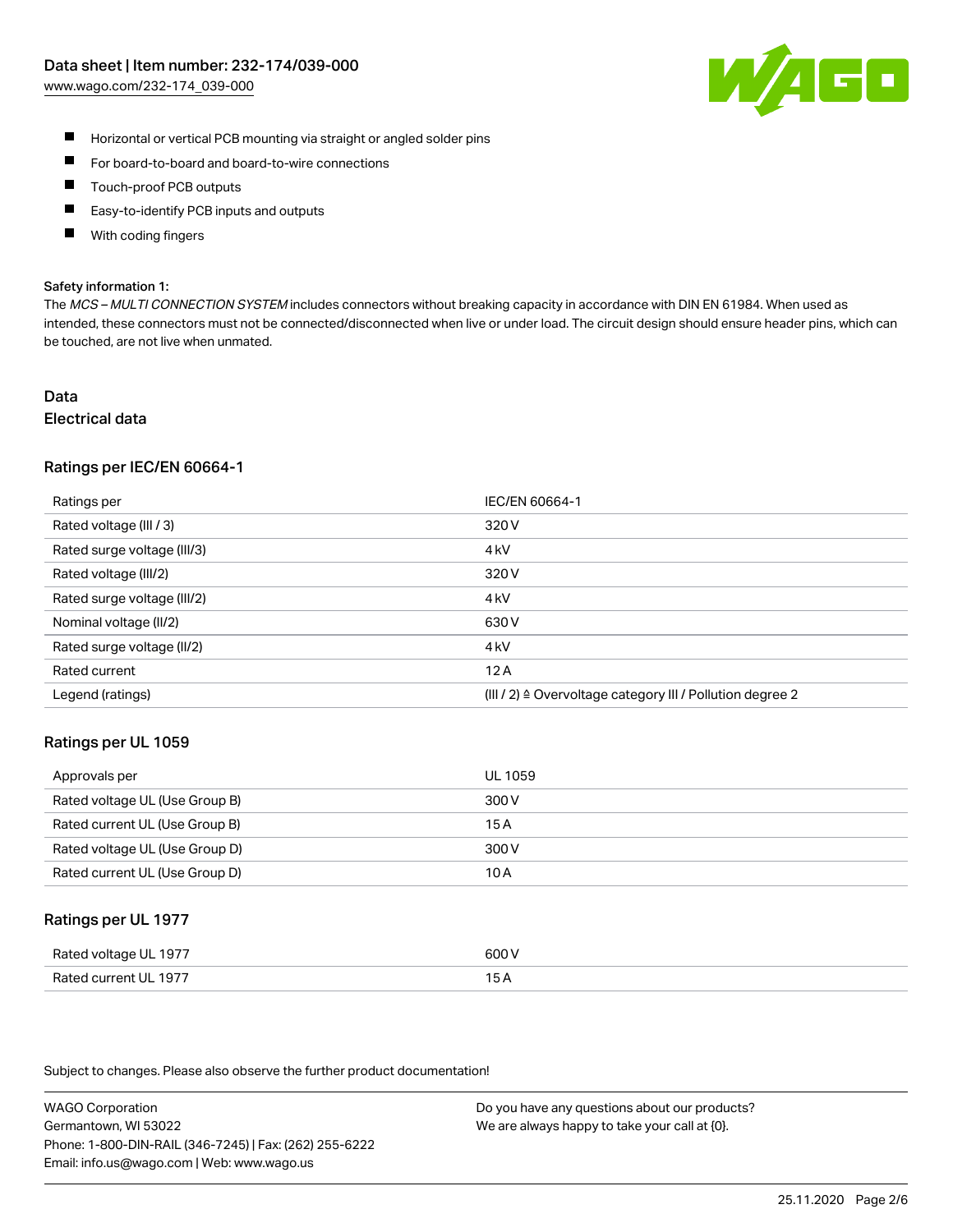

## Ratings per CSA

| Approvals per                   | CSA   |
|---------------------------------|-------|
| Rated voltage CSA (Use Group B) | 300 V |
| Rated current CSA (Use Group B) | 15 A  |
| Rated voltage CSA (Use Group D) | 300 V |
| Rated current CSA (Use Group D) | 10 A  |

## Connection data

| Pole No.                          | 14 |
|-----------------------------------|----|
| Total number of connection points | 14 |
| Total number of potentials        | 14 |
| Number of connection types        |    |
| Number of levels                  |    |

## Physical data

| Pin spacing                          | 5.08 mm / 0.2 inch         |
|--------------------------------------|----------------------------|
| Width                                | 86.92 mm / 3.422 inch      |
| Height                               | 26.6 mm / 1.047 inch       |
| Height from the surface              | 21.6 mm / 0.85 inch        |
| Depth                                | 11.6 mm / 0.457 inch       |
| Solder pin length                    | 5 <sub>mm</sub>            |
| Solder pin dimensions                | $0.6 \times 1$ mm          |
| Drilled hole diameter with tolerance | $1.3$ <sup>(+0.1)</sup> mm |

## Plug-in connection

| Contact type (pluggable connector) | Female connector/socket |
|------------------------------------|-------------------------|
| Connector (connection type)        | for PCB                 |
| Mismating protection               | No                      |
| Mating direction to the PCB        | 90 $^{\circ}$           |
| Locking of plug-in connection      | locking lever           |

## PCB contact

| PCB contact                         | THT                                        |
|-------------------------------------|--------------------------------------------|
| Solder pin arrangement              | over the entire female connector (in-line) |
| Number of solder pins per potential |                                            |

Subject to changes. Please also observe the further product documentation!

| <b>WAGO Corporation</b>                                | Do you have any questions about our products? |
|--------------------------------------------------------|-----------------------------------------------|
| Germantown, WI 53022                                   | We are always happy to take your call at {0}. |
| Phone: 1-800-DIN-RAIL (346-7245)   Fax: (262) 255-6222 |                                               |
| Email: info.us@wago.com   Web: www.wago.us             |                                               |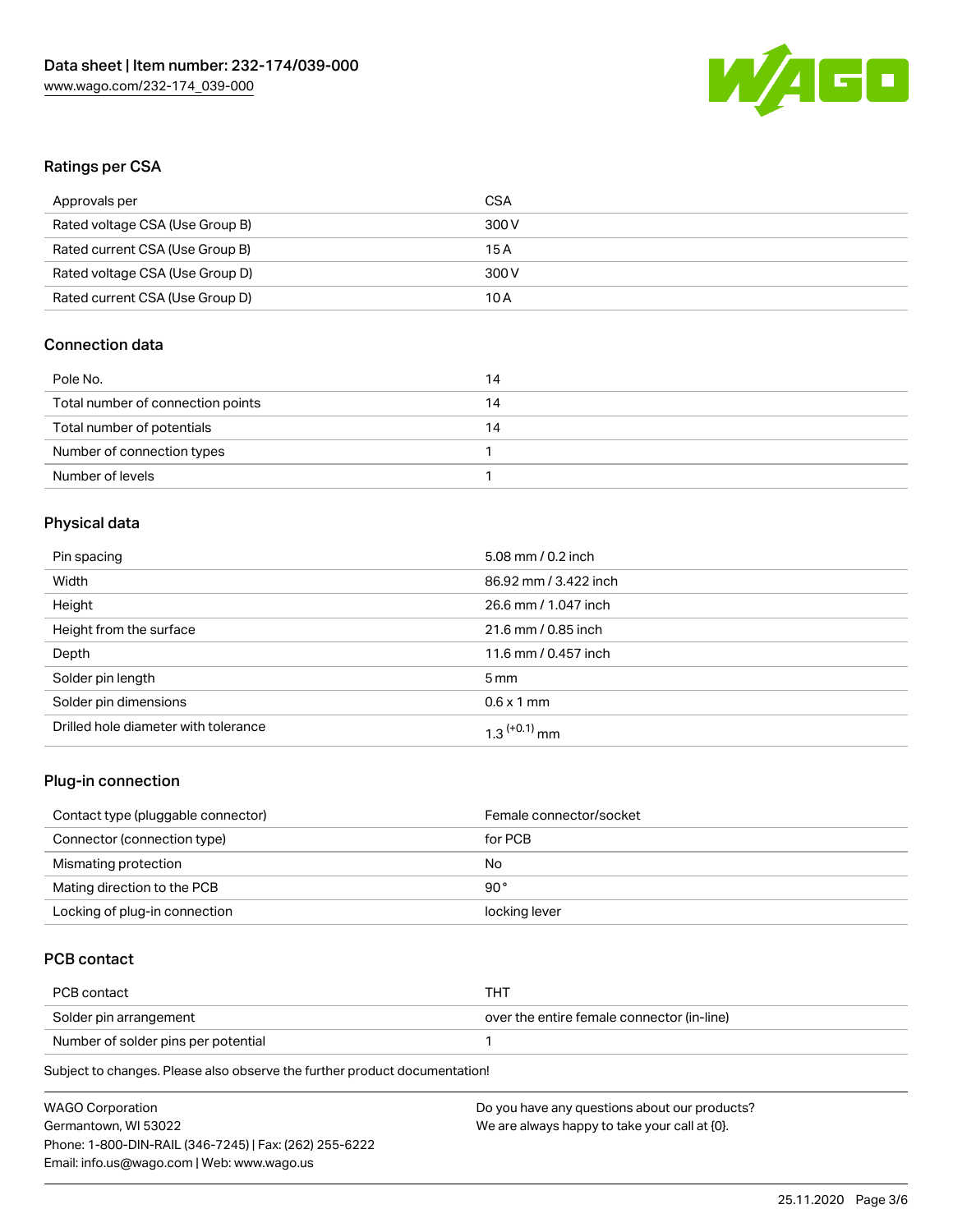

## Material Data

| Color                       | orange            |
|-----------------------------|-------------------|
| Material group              |                   |
| Insulation material         | Polyamide (PA66)  |
| Flammability class per UL94 | V <sub>0</sub>    |
| Contact material            | Copper alloy      |
| Contact plating             | tin-plated        |
| Fire load                   | $0.225$ MJ        |
| Weight                      | 13.9 <sub>g</sub> |

#### Environmental Requirements

| Limit temperature range | $-60+85 °C$ |
|-------------------------|-------------|
|-------------------------|-------------|

## Commercial data

| Product Group         | 3 (Multi Conn. System) |
|-----------------------|------------------------|
| Packaging type        | <b>BOX</b>             |
| Country of origin     | DE                     |
| <b>GTIN</b>           | 4044918578899          |
| Customs tariff number | 85366990990            |

## Approvals / Certificates

## Ship Approvals

| Logo          | Approval                                  | <b>Additional Approval Text</b> | Certificate<br>name                |
|---------------|-------------------------------------------|---------------------------------|------------------------------------|
| ABS           | <b>ABS</b><br>American Bureau of Shipping | $\overline{\phantom{a}}$        | $19-$<br>HG15869876-<br><b>PDA</b> |
| <b>BUREAU</b> | BV<br>Bureau Veritas S.A.                 | IEC 60998                       | 11915/D0 BV                        |

#### UL-Approvals

|      |          |                          | Certificate |
|------|----------|--------------------------|-------------|
| Logo | Approval | Additional Approval Text | name        |
|      | UL       | <b>UL 1977</b>           | E45171      |

UL International Germany GmbH

Subject to changes. Please also observe the further product documentation!

| WAGO Corporation                                       | Do you have any questions about our products? |  |  |  |
|--------------------------------------------------------|-----------------------------------------------|--|--|--|
| Germantown, WI 53022                                   | We are always happy to take your call at {0}. |  |  |  |
| Phone: 1-800-DIN-RAIL (346-7245)   Fax: (262) 255-6222 |                                               |  |  |  |
| Email: info.us@wago.com   Web: www.wago.us             |                                               |  |  |  |
|                                                        |                                               |  |  |  |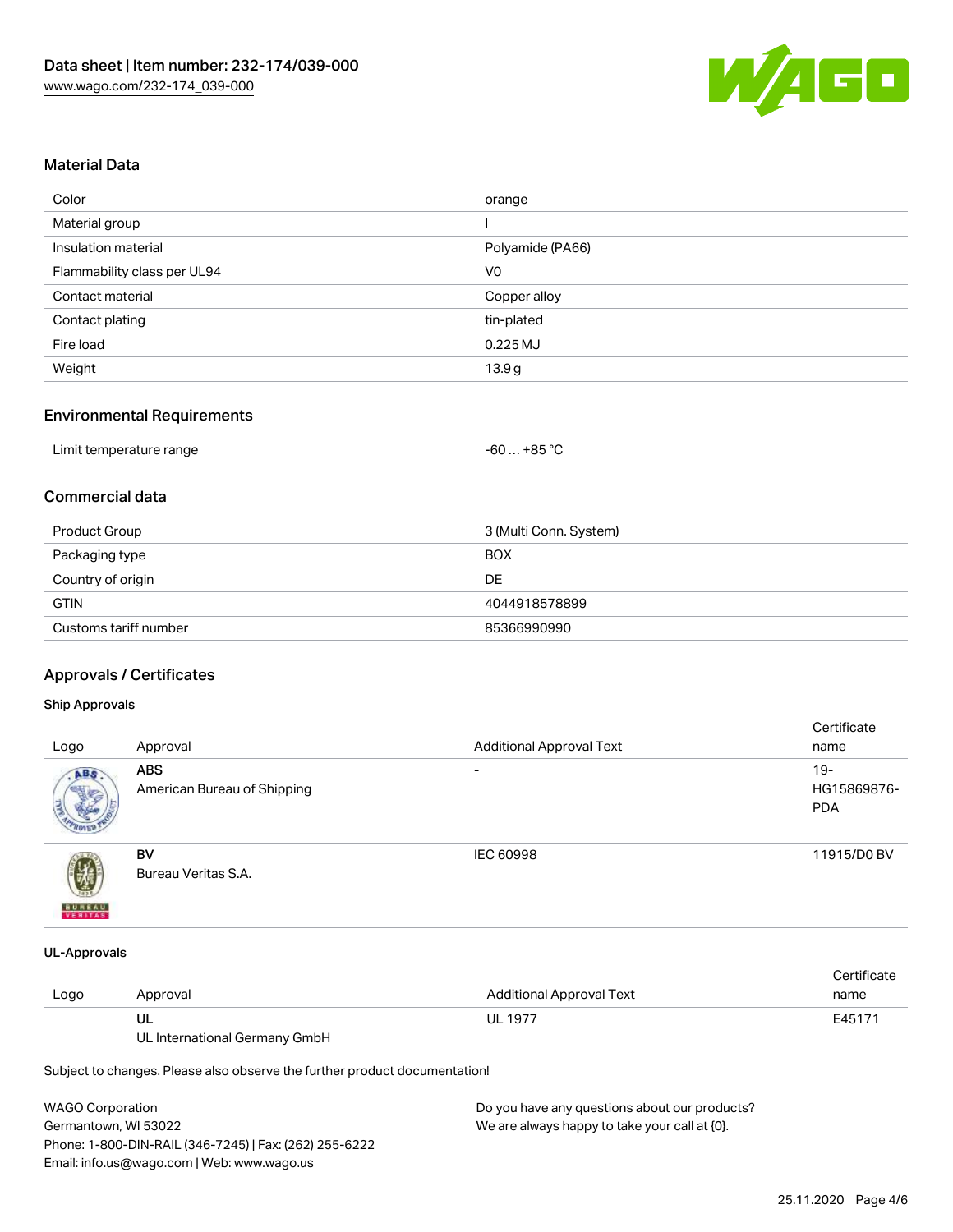



WAGO Corporation Germantown, WI 53022 Phone: 1-800-DIN-RAIL (346-7245) | Fax: (262) 255-6222 Email: info.us@wago.com | Web: www.wago.us